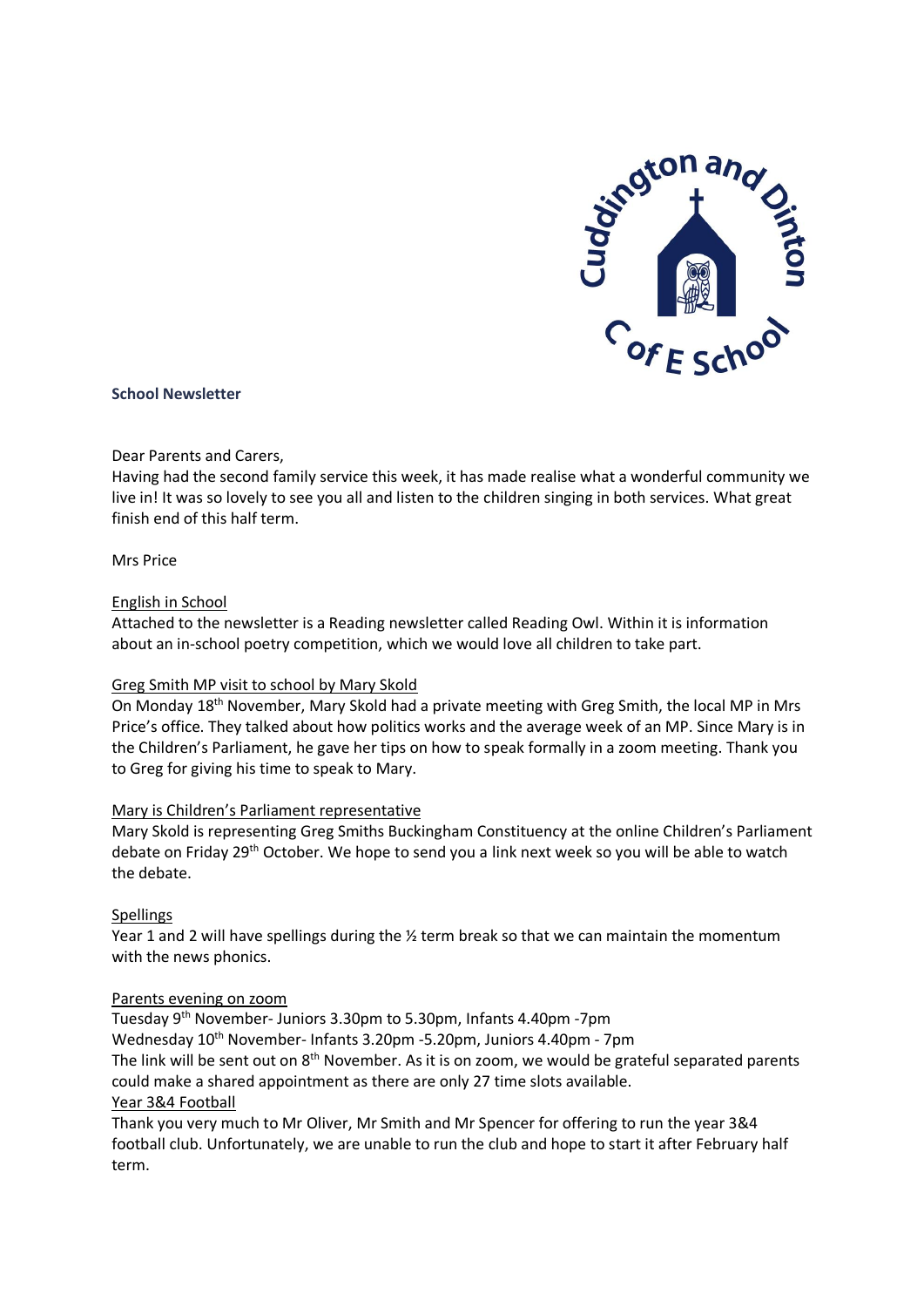Parent Volunteers

Thank you to parent who have volunteered to help in school. We hope to allocate classes by 5th November.

Junior after school clubs

Girls football is now on a **Monday** and Year 3&4 netball will be on a Friday will start on **Friday 12th November.**

Book via the School Gateway App.

| Monday                        | <b>Thursday</b> | Friday         |
|-------------------------------|-----------------|----------------|
| Yr5&6 Boys and Girls Football | Yr5&6 Netball   | Yr 3&4 Netball |
|                               |                 |                |

(To start 12<sup>th</sup> November)

# Apology from Bucks County Council regarding test result.

An email was sent to the office email address at 4.30 pm on Friday 15th October informing me of the situation; Mrs Allder finishes at 4pm. I did not see this email until Monday morning, when Mrs Allder forwarded it to me. I realise that some Heads did share the transfer test results, but I was unaware that was permissible until Monday morning, when all year 6 parents had received the results.

An apology was sent to Headteachers on Sunday from Anita Crammer and an apology to parents has been placed on the admissions part of the Bucks Council

website [https://www.buckinghamshire.gov.uk/schools-and-learning/schools-index/school](https://eur03.safelinks.protection.outlook.com/?url=https%3A%2F%2Fwww.buckinghamshire.gov.uk%2Fschools-and-learning%2Fschools-index%2Fschool-admissions%2Ftransfer-test-results%2F&data=04%7C01%7Chazel.david%40buckinghamshire.gov.uk%7C76ed4a6d66a04a95414708d993977d6d%7C7fb976b99e2848e180861ddabecf82a0%7C0%7C0%7C637703101115462976%7CUnknown%7CTWFpbGZsb3d8eyJWIjoiMC4wLjAwMDAiLCJQIjoiV2luMzIiLCJBTiI6Ik1haWwiLCJXVCI6Mn0%3D%7C1000&sdata=Y3RYYjhgUgQJ0k6oGnW8h0SIr9JI6%2FjHG90Zzfo91gU%3D&reserved=0)[admissions/transfer-test-results/](https://eur03.safelinks.protection.outlook.com/?url=https%3A%2F%2Fwww.buckinghamshire.gov.uk%2Fschools-and-learning%2Fschools-index%2Fschool-admissions%2Ftransfer-test-results%2F&data=04%7C01%7Chazel.david%40buckinghamshire.gov.uk%7C76ed4a6d66a04a95414708d993977d6d%7C7fb976b99e2848e180861ddabecf82a0%7C0%7C0%7C637703101115462976%7CUnknown%7CTWFpbGZsb3d8eyJWIjoiMC4wLjAwMDAiLCJQIjoiV2luMzIiLCJBTiI6Ik1haWwiLCJXVCI6Mn0%3D%7C1000&sdata=Y3RYYjhgUgQJ0k6oGnW8h0SIr9JI6%2FjHG90Zzfo91gU%3D&reserved=0) and a public apology was also made at the Cabinet meeting on 19th October.

Simon James also wished to pass on his apology for the impact of the system failure on schools.

# Support during half term

Our Helping Hand service will be providing support to Buckinghamshire families this October half term to ensure those in need are able to get food on the table and receive other essential support required. In addition, we are working with our local Voluntary Community Social Enterprise organisations, which includes food banks, community fridges and hot meal initiatives, to ensure there is a breadth of services available. Residents can also visit

https://directory.buckinghamshire.gov.uk/ to find out what is available in their local area. We strongly encourage families in Buckinghamshire to seek support by contacting the Helping Hand team on 01296 531151. If your school is aware of any families that needs support this October half term, could you please share our contact details with them or ask them to get in touch with us.

# Half Term Holiday Clubs/Activities

**Bright Young Things** is a tuition centre (Ofsted registered) located in Aylesbury town centre. During the October half term, they are offering a fun holiday camp that includes both fun activities and tuition for students who are interested in meeting new friends whilst making academic progress. Information attached.

**EPIC holiday Camps** Arts and Crafts , Sports, Tech camp see website for further details https:/[/www.epicholidaycamps.co.uk](https://www.epicholidaycamps.co.uk/)

**Cuddington Light Trail** at the Church 5.30pm - 7.30pm Sunday 31st October, see information attached.

**The National Paralympic Heritage Trust** is holding a FREE Medal Making event at Stoke Mandeville Stadium on Wednesday 27<sup>th</sup> October 2021, 10.30am -12.30pm. Information attached. website <https://www.paralympicheritage.org.uk/family-fun-activities>